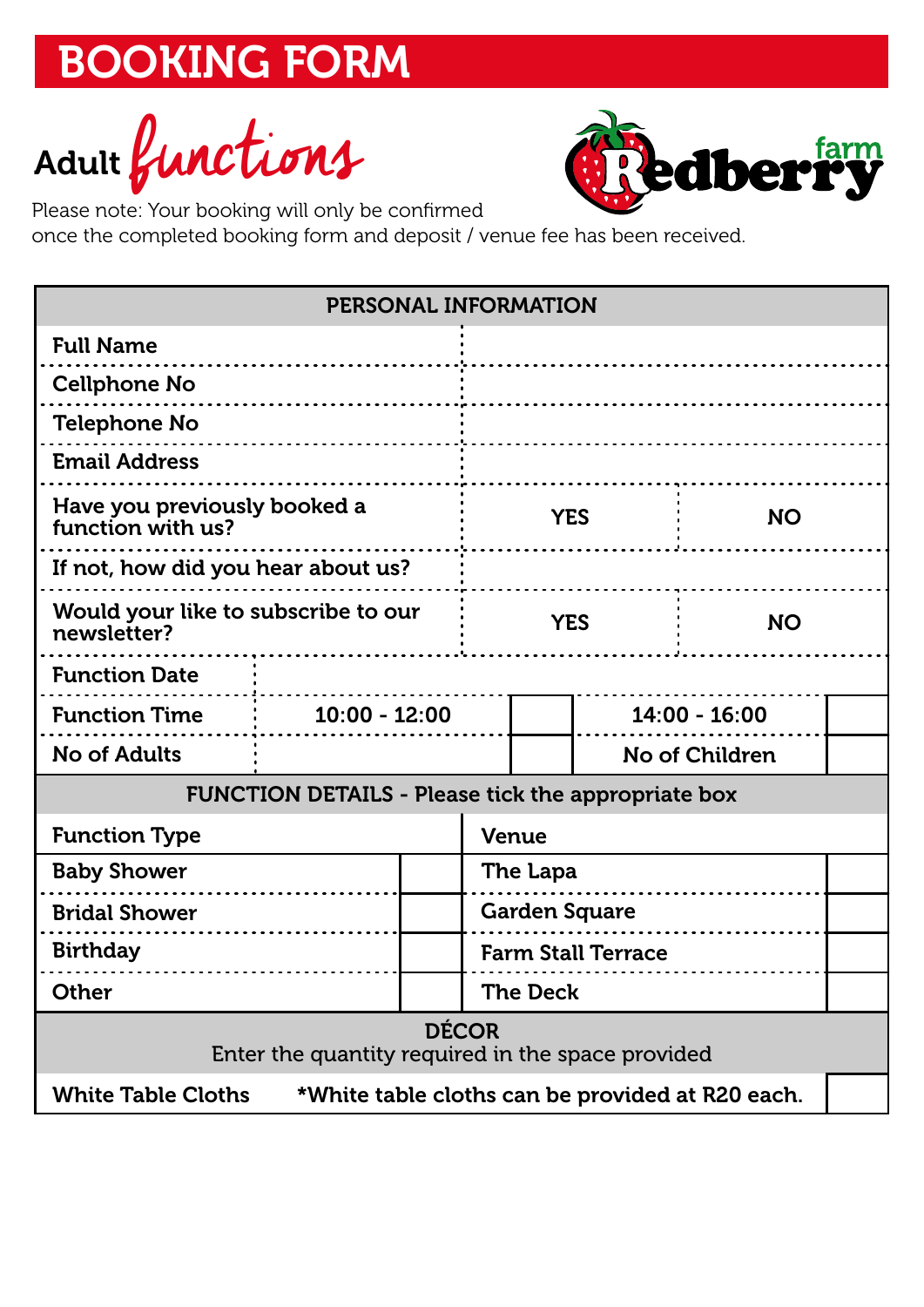

Enter the quantity required in the space<br>provided and indicate if you will provide your own cake.



| <b>BREAKFAST</b>                       |                                        |  |  |  |  |  |  |
|----------------------------------------|----------------------------------------|--|--|--|--|--|--|
| Option 1                               | <b>Option 2</b>                        |  |  |  |  |  |  |
| <b>Option 3</b>                        |                                        |  |  |  |  |  |  |
| <b>LUNCH</b>                           |                                        |  |  |  |  |  |  |
| Option 1                               | <b>Option 2</b>                        |  |  |  |  |  |  |
| <b>Tea Package</b>                     |                                        |  |  |  |  |  |  |
| <b>CAKES</b>                           |                                        |  |  |  |  |  |  |
| <b>Moist Carrot Cake</b>               | <b>Fridge Cheese Cake</b>              |  |  |  |  |  |  |
| <b>Rich Double Chocolate Cake</b>      | <b>Baked Cheese Cake</b>               |  |  |  |  |  |  |
| <b>Cupcake Chocolate</b>               | <b>Strawberry &amp; Brownie Skewer</b> |  |  |  |  |  |  |
| <b>Cupcake Vanilla</b>                 | <b>Own Cake</b>                        |  |  |  |  |  |  |
| <b>SWEET PLATTERS</b>                  |                                        |  |  |  |  |  |  |
| <b>Sweet Tooth Platter</b>             | <b>Sweet Treat Platter</b>             |  |  |  |  |  |  |
| <b>Strawberry Platter (with Cream)</b> | <b>Additional Bar-One Sauce</b>        |  |  |  |  |  |  |
| <b>SAVOURY PLATTERS</b>                |                                        |  |  |  |  |  |  |
| <b>Cocktail Platter</b>                | <b>Mixed Platter</b>                   |  |  |  |  |  |  |
| <b>Vegetarian Platter</b>              | <b>Mini Cheese Hamburger Platter</b>   |  |  |  |  |  |  |
| <b>Pastry Platter</b>                  | <b>Mini Hotdog Platter</b>             |  |  |  |  |  |  |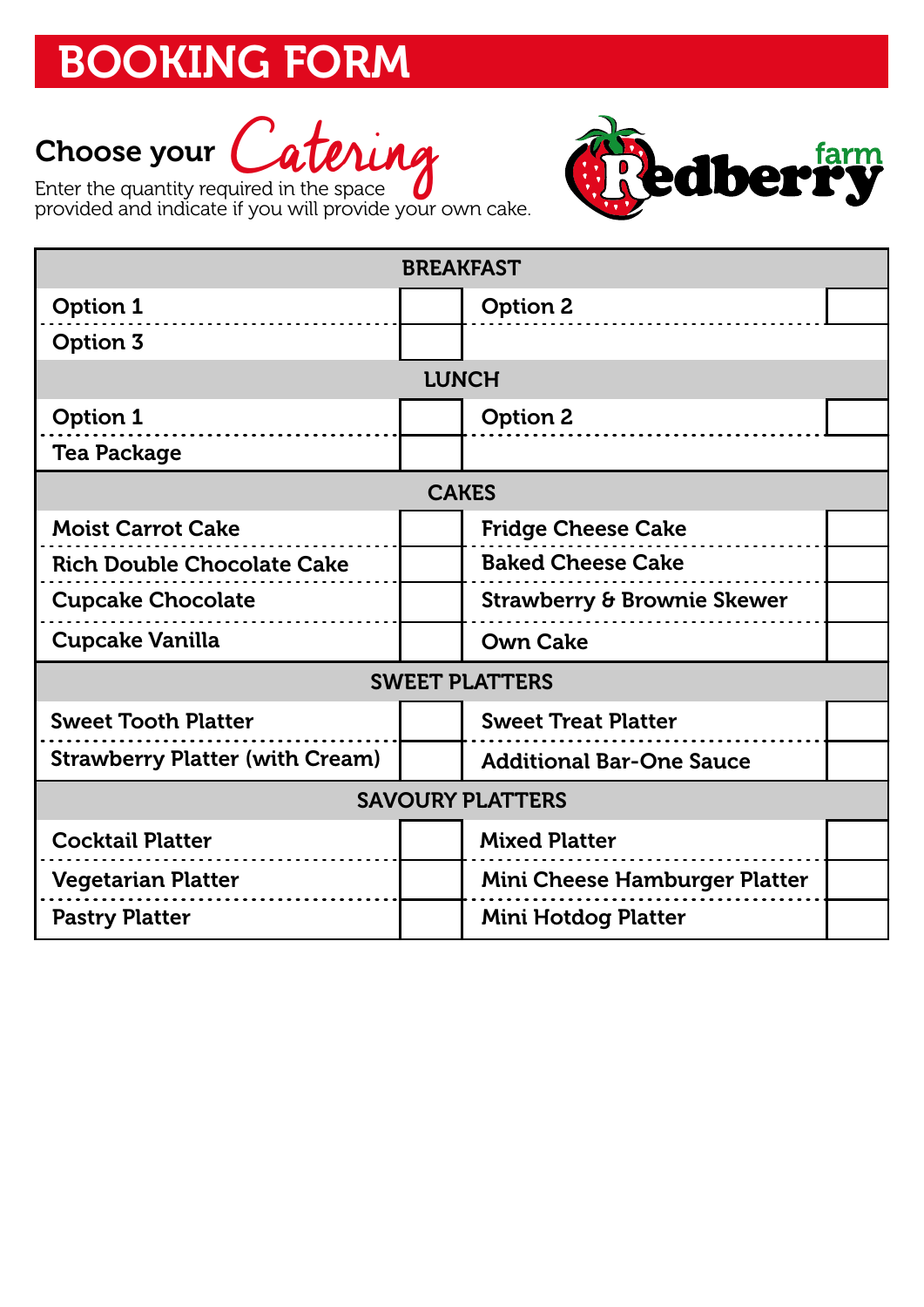





| <b>BEVERAGES</b>           |                                                                   |  |                                   |  |  |
|----------------------------|-------------------------------------------------------------------|--|-----------------------------------|--|--|
| <b>JUICE JUGS</b>          | <b>Strawberry Juice Jug</b>                                       |  | <b>Apple Juice Jug</b>            |  |  |
| <b>TEA/ COFFEE</b>         | 8 Cup Tea Flask                                                   |  | <b>14 Cup Tea Flask</b>           |  |  |
|                            | 8 Cup Filter Coffee Flask                                         |  | <b>14 Cup Filter Coffee Flask</b> |  |  |
| <b>RED SHED</b>            | <b>Berry Jam Jar</b>                                              |  |                                   |  |  |
| <b>COCKTAILS</b>           | <b>Strawberry Daiquiri</b>                                        |  |                                   |  |  |
|                            | <b>Strawberry Daiquiri (Virgin)</b>                               |  |                                   |  |  |
|                            | <b>Strawberry Mojito</b>                                          |  |                                   |  |  |
|                            | <b>Strawberry Mojito (Virgin)</b>                                 |  |                                   |  |  |
|                            | <b>Strawberry Gin Fizz</b>                                        |  |                                   |  |  |
|                            | <b>Blushing Gin &amp; Strawberry Pink Tonic</b>                   |  |                                   |  |  |
|                            | <b>Wild Berry Whiskey Smash</b>                                   |  |                                   |  |  |
| <b>Tequila Apple Cider</b> |                                                                   |  |                                   |  |  |
| <b>IMPORTED</b>            | <b>Liefmans Fruitesse Berry Beer</b>                              |  |                                   |  |  |
|                            | Strawberry & Lime Kopparberg Cider                                |  |                                   |  |  |
|                            | <b>Raspberry Kopparberg Cider</b>                                 |  |                                   |  |  |
| <b>WINE</b>                | Jakkalsvlei River Cuveé / Houtbosch Sauvignon Blanc               |  |                                   |  |  |
|                            | <b>Jakkalsvlei Pinotage Rosé</b>                                  |  |                                   |  |  |
|                            | Houtbosch Cabernet Sauvignon Shiraz Blend<br>Jakkalsvlei Pinotage |  |                                   |  |  |